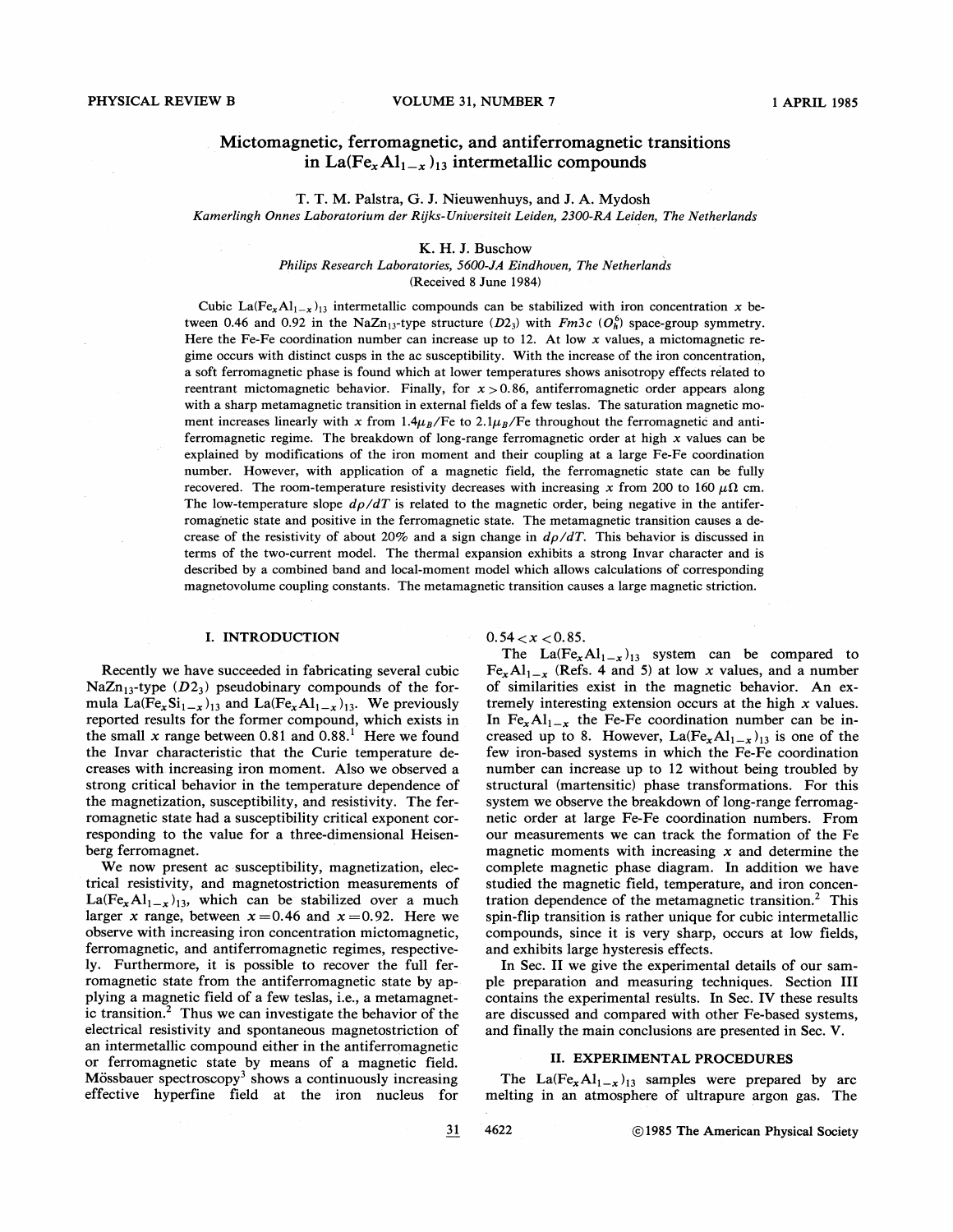purities of the three starting elements were all better than 99.9%. After repeated arc melting the samples were annealed for about 10 days at 900'C. X-ray diffraction analysis showed that single-phase samples of the  $NaZn_{13}$ type of structure were obtained in the concentration region between  $x = 0.46$  and 0.92.

The low-field ac susceptibility was measured by means of a sensitive mutual inductance technique operating at a frequency of 118 Hz with a driving field of less than 0.<sup>1</sup> mT. The temperature was varied stepwise and determined to within 0.2% by means of calibrated carbon-glass and platinum resistors. The samples were spark cut from the bulk into perfect spheres. Magnetization was measured using a vibrating sample magnetometer operating at a frequency of 21 Hz. Magnetic fields up to 5 T were produced by a superconducting solenoid. The high-field (35 T) magnetization experiments were performed at 4.2 K in the high-field magnet at Amsterdam. $<sup>6</sup>$ </sup>

The resistivity between 4 and 300 K was measured by means of a standard four-point probe technique with a dc current of 10 mA. The resistivity samples were spark cut from the bulk and had typical dimensions of  $1 \times 1 \times 15$  $mm<sup>3</sup>$ . The electrical leads were attached with silver paint. The temperature was increased stepwise and determined to within  $0.2\%$  again using calibrated carbon-glass and platinum resistors. A constant dc field up to 7 T could be applied by means of a superconducting solenoid perpendicular to the measuring current. The relative accuracy of the resistivity was about 1 part in  $10<sup>5</sup>$  and the error in the absolute value was about 3% due to uncertainties in the sample dimensions.

Thermal-expansion measurements were carried out. between 6 and 300 K by means of a three-terminal capacitance technique, using a dilatometer similar to that described by Brändli and Griessen.<sup>7</sup> The samples were spark cut from the bulk and had typical dimensions of  $4 \times 4 \times 4$  mm<sup>3</sup>. The temperature was increased in steps of 10 K in a continuous flow cryostat and determined with a calibrated constant linear temperature sensor to better than 0.2 K. The length changes were measured relative to Berylco 25 out of which the dilatometer was constructed. Corrections for the length changes of the dilatometer were made by measuring the thermal expansion of 99.999% Cu of the same dimensions and comparing the results with the thermal-expansion data of Cu given by Hahn. $8$  Magnetostriction at 4.2 and 77 K was measured by immersing the dilatometer in liquid helium or nitrogen. This cryostat was then placed inside another one containing a 12-T superconducting solenoid. The magnetic field was varied in small steps and a correction for the dielectrical constant of helium or nitrogen was taken into account.

### III. EXPERIMENTAL RESULTS

#### A. Zero-field measurements

The magnetic phase diagram for  $La(Fe_xAl_{1-x})_{13}$  can be divided into three  $x$  regimes as distinguished by the behavior of the ac susceptibility, resistivity, and magnetization. In Fig. <sup>1</sup> we show a typical example for the susceptibility of each regime. The susceptibility is plotted in



FIG. 1. Temperature dependence of the low-field ac susceptibility for the three regimes of  $La(Fe_xAl_{1-x})_{13}$ . (a) In regime I, we show a typical mictomagnetic behavior; (b) in regime II, a ferromagnetic transition; (c) in regime III, an antiferromagnetic one. The inset in (b) shows the low-temperature deviations from the soft ferromagnetic state. Note the different  $\chi$  scales.

units of the inverse demagnetizing factor  $D^{-1}$  ( $D=4\pi/3$ for a sphere), thus yielding 1.00 for a soft ferromagnet. In the first regime (I),  $0.46 \le x < 0.62$ , the behavior of the susceptibility is characterized by a sharp cusp at about 50 K, indicative of mictomagnetism (i.e., a random freezing of ferromagnetic clusters). Figure l(a) shows the susceptibility of a  $x = 0.58$  sample along with the inverse susceptibility. The large positive Curie-Weiss temperature intercept,  $\Theta = +110$  K, indicates the presence of predominantly ferromagnetic exchange interactions. Deviations from Curie-Weiss behavior start from 230 K which is about 5 times the freezing temperature,  $T_f$  = 44.5 K. The susceptibility increases rapidly with increasing  $x$ , reaching 0.25% of  $D^{-1}$  at  $T_f$  for  $x = 0.46$ , 1.1% for  $x = 0.54$ , and 14% for  $x = 0.58$ , respectively.

The susceptibility in the second regime (II),  $0.62 < x < 0.86$ , exhibits soft ferromagnetic behavior. The Curie temperature first increases with  $x$  up to a maximum  $T_c$  = 250 K for  $x$  = 0.75 and then decreases. At lower temperatures the susceptibility deviates from the inverse demagnetizing factor  $\bar{D}^{-1}$  limit [see inset of Fig. 1(b)]. These deviations are the smallest for the samples with the highest  $T_c$ . This means that the soft ferromagnetic state is being destroyed and a reentrant mictomagnetic state is probably appearing.<sup>9</sup> In a small interval,  $0.84 < x < 0.86$ , a slight hysteresis has been observed at high temperatures. Here the susceptibility above  $T_c$  behaves differently when heating and cooling. Yet both curves yield the same  $T_c$ , which is defined in Fig. 1(b) as the intercept of the two straight lines extrapolated from just above and below  $T_c$ .

In the third regime (III),  $0.86 < x \le 0.92$ , the susceptibility has an antiferromagnetic character. The broad maximum in the susceptibility for. all samples is about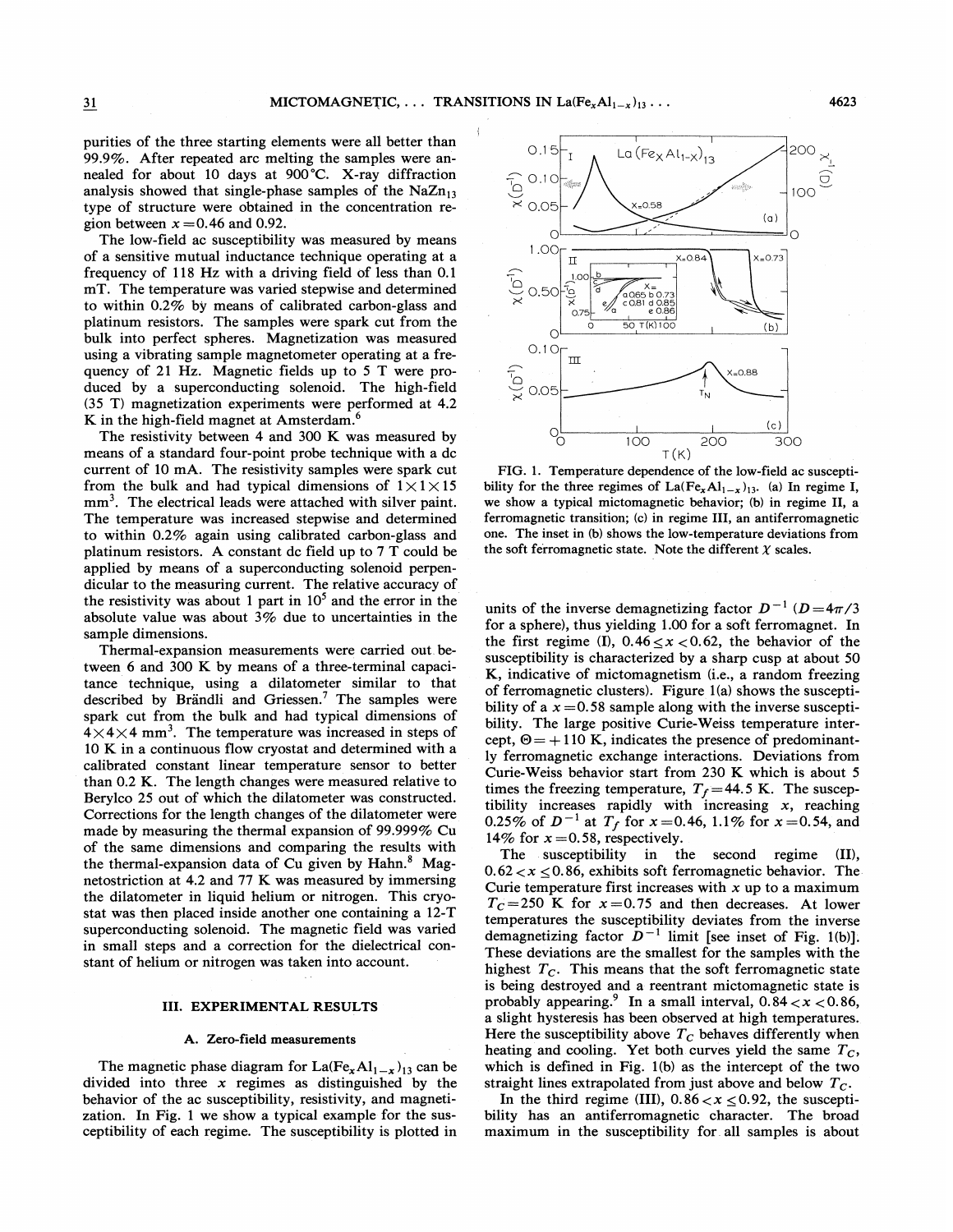10% of  $D^{-1}$ . Only at the concentration limit  $x=0.92$ does the susceptibility obtain a value of about 80% of  $D^{-1}$ . This is probably due to a second phase that has been observed at the grain boundaries and in the x-ray spectrum and probably consists of pure  $\alpha$ (bcc)-Fe. The Néel temperatures, defined as the maximum in  $d(T\chi)/dT$ , increase with increasing x. Here also hysteresis at high temperatures has been observed in the limited concentration region  $0.91 < x < 0.92$ .

The temperature dependence of the total resistivity is displayed in Fig. 2 for typical examples of all three regimes. The general trend is that the room-temperature resistance decreases from 200  $\mu\Omega$  cm for  $x = 0.58$  down to 157  $\mu\Omega$  cm for  $x = 0.91$ . In regime I we observe a negative  $d\rho/dT$  at low temperatures. The slope increases with increasing  $x$  but remains negative up to the low  $x$  part of regime II. For  $x = 0.73$  the relative change in resistance between helium and room temperature is less than 0.3%. For  $x \ge 0.77$  the slope  $d\rho/dT$  is positive. In regime III  $d\rho/dT$  becomes negative again.

Large anomalies in the resistance are observed around the magnetic ordering temperatures. In order to elucidate these anomalies we have plotted  $d\rho/dT$  versus T in Fig. 3. In the mictomagnetic regime (I) no anomaly is observed around  $T_f$ . In the ferromagnetic regime (II) a negative cusp develops around  $T<sub>C</sub>$  and increases in magnitude with increasing  $x$  until a sharp minimum is reached for  $x=0.84$ . The ferromagnetic  $x=0.86$  sample deviates from all other concentrations by having a  $\lambda$ -shaped anomaly. Finally in the antiferromagnetic regime (III) a sharp negative cusp is found again.

Figure 4 shows the spontaneous volume magnetostriction  $\omega_s = \Delta V/V = 3 \Delta l/l$  versus the temperature (T) and the reduced temperature  $(T/T_C)$ . Three samples were measured in the ferromagnetic regime (II) and one in the antiferromagnetic regime (III). The spontaneous volume



FIG. 2. Zero-field electrical resistivity  $\rho$  vs temperature for La(Fe<sub>x</sub>Al<sub>1-x</sub>)<sub>13</sub>. The arrows indicate the magnetic ordering temperatures.



FIG. 3. Temperature derivative of electrical resistivity  $d\rho/dT$  vs temperature for La(Fe<sub>x</sub>Al<sub>1-x</sub>)<sub>13</sub>.

magnetostriction  $\omega_s$  is obtained by subtracting a Griineisen function, defined by the linear hightemperature (300 K) slope of  $\Delta l/l$ , or  $\alpha_t = 13 \times 10^{-6} \text{ K}^{-1}$ , and a Debye temperature  $\Theta_D = 300 \text{ K}$ , from the observed thermal expansion.<sup>10</sup> These values of  $\alpha_t$  and  $\Theta_D$  seem to be appropriate for all samples. The always-negative slope of the magnetic  $\omega_s$ , shown in Fig. 4, clearly indicates the Invar character of the La(Fe<sub>x</sub>Al<sub>1-x</sub>)<sub>13</sub> intermetallic compounds. For  $x = 0.65$  a zero total thermal-expansion coefficient  $\alpha_t = l^{-1} dl/dT$  has been found at 140 K, and for the other three samples this takes place at about 240 K. Usually, the negative magnetic thermal-expansion coefficient is related to the increase of the magnetic correlation<br>function as the temperature is lowered.<sup>11</sup> This also seems function as the temperature is lowered.<sup>11</sup> This also seems to occur in the antiferromagnetic region. Figure 4 further shows that the magnetic moments originate far above  $T_c$ .



FIG. 4. Spontaneous volume magnetostriction  $\omega_s$  vs temperature  $T$  and reduced temperature  $T/T_C$ .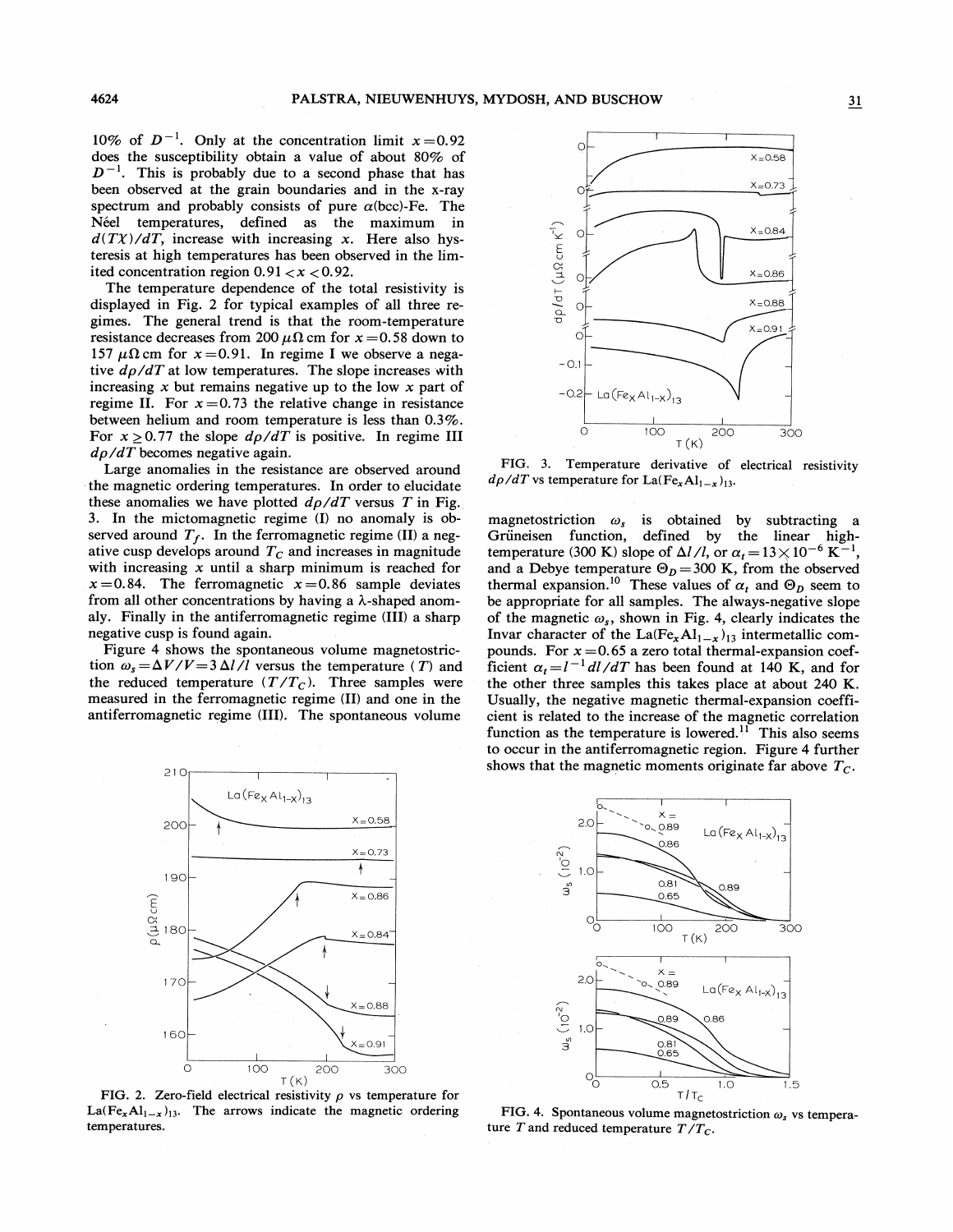# B. Field measurements 2.5

In Fig. 5 we show the field dependences of the magnetization at 4.2 K. In the first regime,  $0.46 \le x < 0.62$ , it was not possible to saturate the magnetization in fields up to 5 T and an "S-shaped"  $M-H$  curve was found, typical of the mictomagnetic state. Regime II,  $0.62 < x < 0.86$ , exhibits a soft ferromagnetic state with a remanent magnetization less than 1% of the saturation magnetization. In the third regime,  $0.86 < x < 0.92$ , the magnetization increases only slowly with increasing field until at moderate fields a sharp spin-flip transition is found to the fully saturated  $(2.2\mu_B/Fe)$  moment. This transition takes place within 1 mT, which is our measuring accuracy.

Figure 5(c) exhibits the measured magnetization curves for  $x = 0.88$  as a typical example for the third regime. All samples were cooled in zero field to helium temperature and then the magnetic field was increased. The spin-flip field at  $x = 0.88$  and 4.2 K, measured with increasing field, is 3.88 T, but only 0.61 T with decreasing field. The width of the hysteresis loop decreases with increasing temperature. The metamagnetic transition fields increase with increasing x up to 13.5 T for  $x = 0.92$  and the hysteresis width becomes larger with increasing  $x^2$ .

Figure 6 shows the saturation moments per Fe atom of all three regimes. The magnetic moment increases linearly with  $x$  in regimes II and III having a slope of 0.24 $\mu_B$ /Fe resulting in 2.4 $\mu_B$ /Fe for the hypothetical compound  $LaFe<sub>13</sub>$ . In regime I there are deviations from this line because it is not possible to saturate the magnetization in fields up to <sup>5</sup> T. In regime II the magnetization is saturated in fields directly above the demagnetizing field and no increase of the magnetization is observed in fields up to 20 T. For regime III we have determined the saturation magnetic moments in fields above the spin-flip field.

In Fig. 7 we show the resistivity of a  $x = 0.88$  sample in a field of 4.76 T, along with the zero-field resistance as a



FIG. 5. Magnetization as a function of magnetic field for the three regimes of  $La(Fe_xAl_{1-x})_{13}$  at helium temperature. In Regime I we show the behavior of a. mictomagnet; in regime II, of a ferromagnet; and in regime III we show the metamagnetic behavior of the antiferromagnetic regime for an  $x=0.88$  sample.



FIG. 6. Saturation magnetic moments of La(Fe<sub>x</sub>Al<sub>1-x</sub>)<sub>13</sub> as a function of x.

typical example of the antiferromagnetic regime (III). Upon applying a field at helium temperature, the resistivity  $\rho(H)$  first decreases at a rate 1  $\mu\Omega$  cm/T and at the spin-flip transition there is a  $\Delta \rho$  of 20  $\mu \Omega$  cm for the  $x=0.88$  sample. Thus, there is a total decrease of the resistivity in a field of 4.76 T of about 17%. Furthermore, the negative  $d\rho/dT$  in zero field becomes positive beyond the spin-flip field. Above  $T_N$  there is no observable field dependence of the resistivity. The magnetoresistance of the spin-flipped antiferromagnetic samples (III) is quite similar to the zero-field resistance of the ferromagnetic samples (II). Samples in the ferromagnetic regime (II) do not show pronounced changes upon applying a magnetic field.

In order to further elucidate the anomalies around  $T_N$ , we have plotted  $d\rho/dT$  versus T for both zero field and a 4.8-T field in Fig. 8. In both cases a sharp negative peak



FIG. 7. Electrical resistivity  $\rho$  vs temperature for an antiferromagnetic La(Fe<sub>x</sub>Al<sub>1-x</sub>)<sub>13</sub> sample (x = 0.88) in zero field and in a field  $H = 4.76$  T greater than the spin-flip field  $H_{sf}$ . The inset shows the ratio  $\rho$ (4 K)/ $\rho$ (300 K) vs iron concentration x. FM indicates the ferromagnetic or induced ferromagnetic state and AF the antiferromagnetic ground state.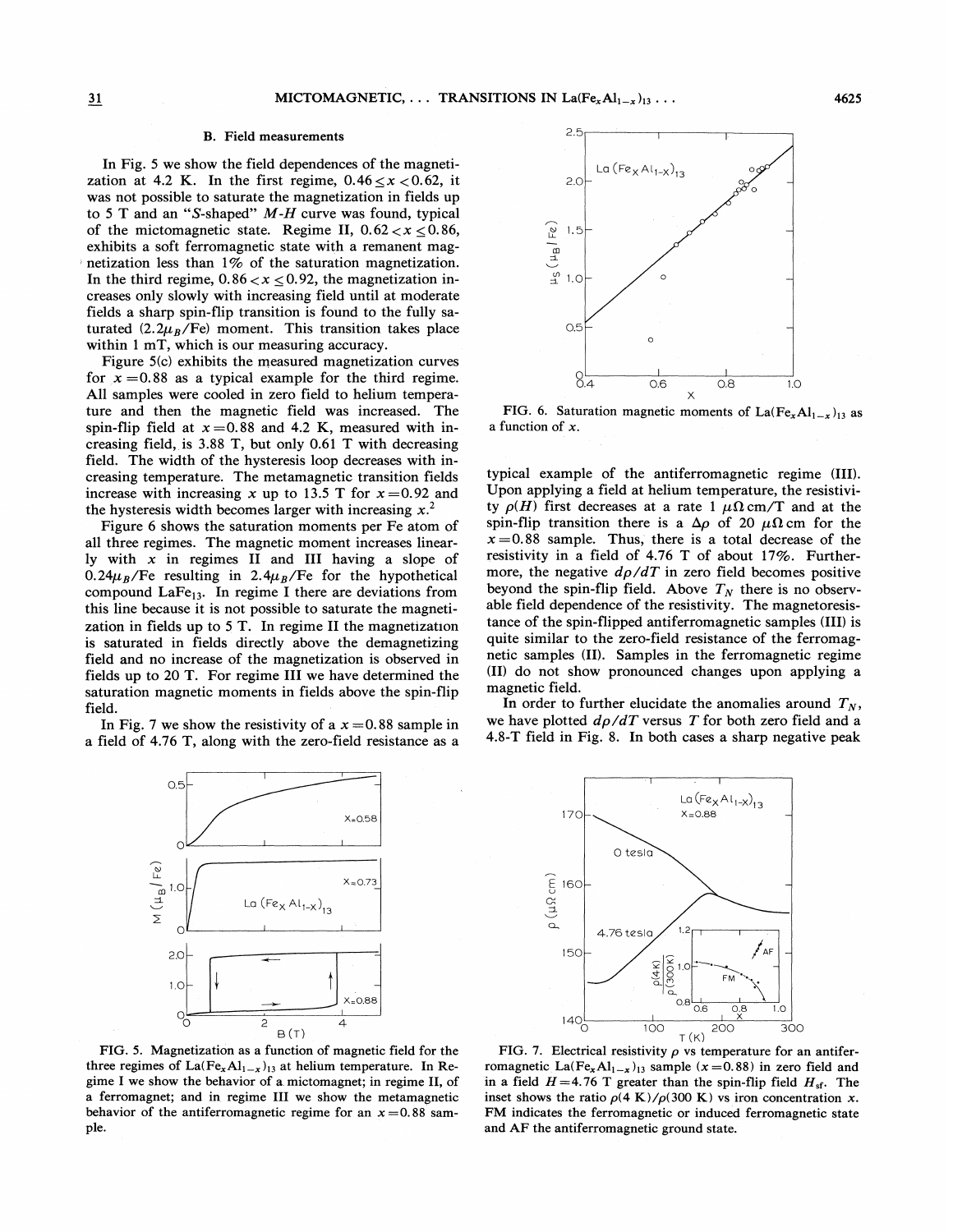

FIG. 8. Temperature derivative  $d\rho/dT$  vs temperature for an antiferromagnetic La(Fe<sub>x</sub>Al<sub>1-x</sub>)<sub>13</sub> sample (x=0.88) in zero field and in a field  $H = 4.76$  T ( $H > H<sub>sf</sub>$ ).

is found at  $T_N$ . In regime III we have used exactly this criterion to define  $T_N$ . The theoretical  $T_N$  definition, namely the maximum in  $d(\chi T)/dT$ , is not as well defined because the zero-field susceptibility in this regime shows a rather smooth transition. Figure 8 also illustrates that the magnetic ordering temperature  $T_N$  increases 14 K by applying a field of 4.76 T. In both curves there is a second anomaly above  $T_N$  whose origin is not clear. This anomaly also shifts in temperature upon applying a field.

In Fig. 9 we display the magnetostrictive effects of a  $x = 0.89$  sample at 4.2 K. The behavior of the other samples in the antiferromagnetic regime (III) is analogous. Up to the spin-flip transition the relative volume change  $\omega_f$  is rather small  $(\omega_f = 6 \times 10^{-4})$ . At the spin-flip transition there is a huge magnetic expansion  $(\omega_f = +1 \times 10^{-2})$ . Upon decreasing the field the same hysteresis loop is followed, as has been observed with the magnetization [see Fig. 5(c)]. The nonreversibility at low fields is due to the



FIG. 9. Forced volume magnetostriction  $\omega_f = \Delta V/V$  as a function of magnetic field for an antiferromagnetic La(Fe<sub>x</sub>Al<sub>1-x</sub>)<sub>13</sub> sample (x = 0.89) at helium temperature.

appearance of visible cracks in the sample. To reduce this irreversibility the sample can be previously cycled at helium temperature in a magnetic field before  $\omega_f$  versus H is measured. At 77 K the magnitude of the expansion at the spin-flip transition decreased to  $\omega_f = +7.2 \times 10^{-3}$  and the hysteresis width decreased from 3.5 T at 4.2 K to 0.5 T at 77 K.

### IV. DISCUSSION

### A. Crystal structure, composition, and stability

La(Fe<sub>x</sub>Al<sub>1- $x$ </sub>)<sub>13</sub> has the cubic NaZn<sub>13</sub> (D2<sub>3</sub>) structure with  $Fm3c$  ( $O_h^6$ ) space-group symmetry. In the hypothetical compound  $LaFe<sub>13</sub>$  the Fe atoms occupy two different sites  $Fe<sup>I</sup>$  and  $Fe<sup>II</sup>$ , in a ratio 1:12. In Wijckoff notation these sites are designated by the symbols 8(b) and 96(i), each unit cell comprising 8 formula units LaFe<sub>13</sub>. The La and Fe<sup>I</sup> atoms from a CsCl ( $B2$ ) structure. Additionally the La atoms are surrounded by a polyhedron of 24  $\text{Fe}^{\text{II}}$ atoms. The  $Fe<sup>I</sup>$  atoms are surrounded by an icosahedron of 12 Fe<sup>II</sup> atoms and the Fe<sup>II</sup> atoms are surrounded by 9 nearest Fe<sup>II</sup> atoms and 1 Fe<sup>I</sup> atom, see Fig. 10 and inset of Fig. 11. This Fe<sup>I</sup>-Fe<sup>II</sup> distance (d), being only 2% shorter than the Fe<sup>II</sup>-Fe<sup>II</sup> distance, decreases, as does the lattice parameter (a), linearly with x from 2.510 Å for  $x = 0.46$ to 2.431 Å for  $x=0.92$ . This behavior for d and a is shown in Fig. 11.

The heat of alloying between La and Fe is positive because there exist no stable La-Fe intermetallics. Thus a minimum amount of Al is required to create a negative heat of formation and a pseudobinary compound can be stabilized with a suitable structure to accomodate the atomic radii of all three constituents. When substituting Al for Fe, the  $NaZn_{13}$  structure is adopted in the concen-



FIG. 10. The  $z=0$  plane of the hypothetical compound LaFe<sub>13</sub>. Fe<sup>I</sup> is denoted by  $\bullet$  and Fe<sup>II</sup> by  $\circ$ . The complete iron sublattice can be obtained by cubic symmetry. The La atoms occupy the  $(\frac{1}{4}, \frac{1}{4}, \frac{1}{4})$  sites plus their symmetry operations. The solid lines on the right-hand side of the figure connect the  $6 \times 4 = 24$  nearest neighbors of La, and on the left-hand side they connect the  $3\times4=12$  nearest neighbors of Fe<sup>I</sup>. One unit cell contains 8 formula units.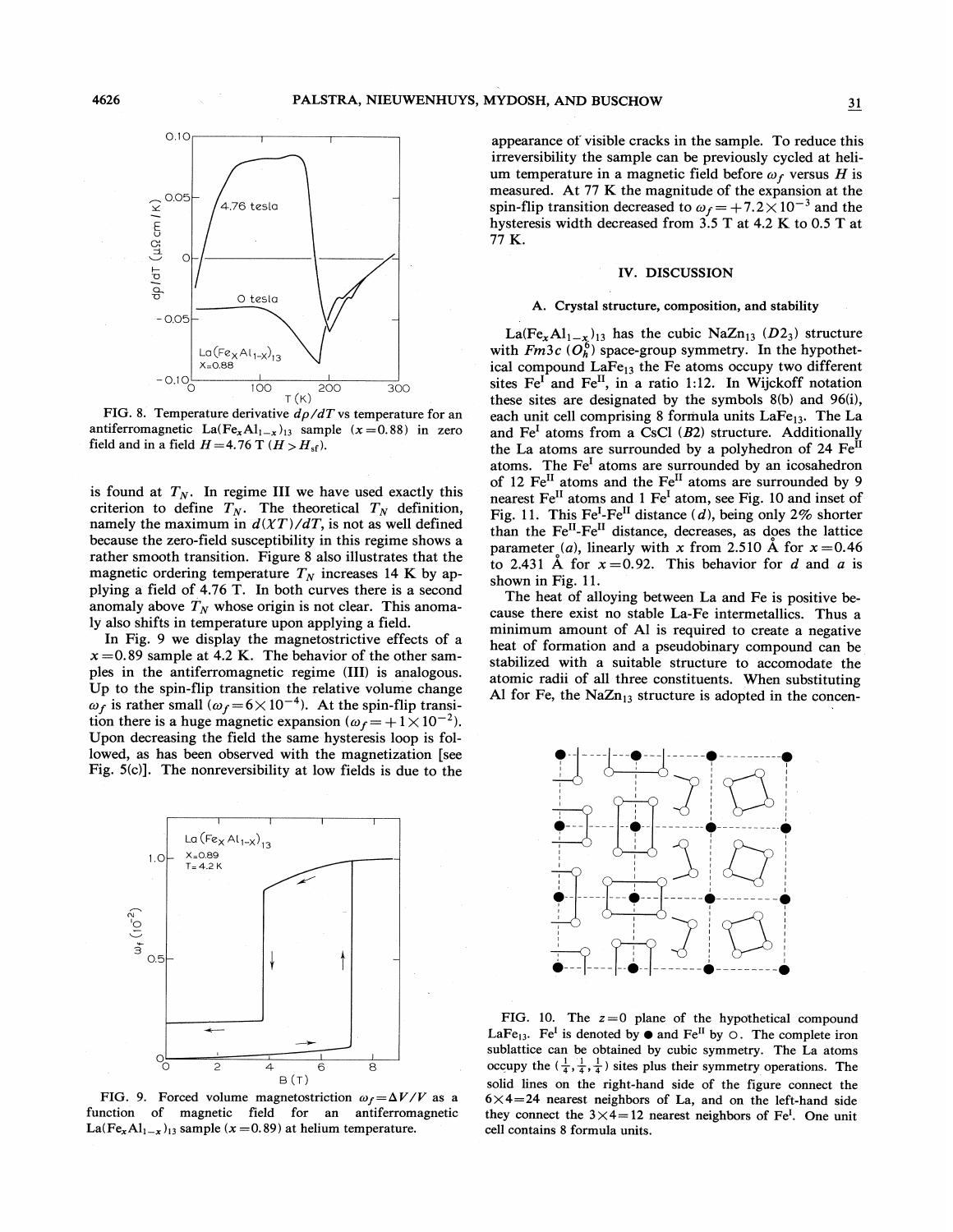

FIG. 11. Dependence of the lattice constant a on Fe concentration in La(Fe<sub>x</sub>A1<sub>1-x</sub>)<sub>13</sub>. The right-hand scale refers to the distance  $d$  between the Fe<sup>I</sup> and Fe<sup>II</sup> atoms. The inset shows a projection along the  $c$  axis for a part of the NaZn<sub>13</sub>-type unit cell.

tration region  $0.46 \le x \le 0.92$ . By substituting Si for Fe, this stable concentration region is much smaller, viz.,  $0.8 \le x \le 0.9$ <sup>1</sup> When the Al concentration becomes too large, another structure, LaFe4Als, is favored. On the low-Al-concentration side the compound is not stable with respect to pure  $\alpha$ -Fe; LaFe<sub>13</sub> does not exist. On the other hand, the heat of alloying for La and Co is already negative since the intermetallic compound  $LaCo<sub>13</sub>$  (Curie temperature T<sub>C</sub> = 1290 K) and several other La<sub>x</sub>Co<sub>y</sub> intermetallics do exist.<sup>12</sup> For La(Co<sub>x</sub>Si<sub>1-x</sub>)<sub>13</sub> the NaZn<sub>13</sub> structure is stable for  $0.8 \le x \le 1.0$ . For La-Ni intermetallics almost the same situation occurs as for La-Fe. LaNi<sub>13</sub> is not stable and no intermetallics are found between pure Ni and the Haucke-phase  $\text{LaNi}_5$ . Here also, substitution of Ni by Al or Si is required to stabilize the  $NaZn_{13}$  structure.

The occupation of the Fe<sup>I</sup> and Fe<sup>II</sup> sites by Fe and Al does not proceed in a random way. Neutron scattering experiments on  $La(Fe_xAl_{1-x})_{13}$  samples with  $x=0.69$ and 0.91 indicated that the  $Fe<sup>I</sup>$  site is fully occupied by  $Fe<sup>13</sup>$  Thus a considerable amount of Fe atoms will have a fcc-like local environment with 12 nearest neighbors. The  $Fe<sup>H</sup>$  sites are distributed randomly by the remainder of the Fe and Al atoms. This means that the mean Fe-Fe coordination number for both  $Fe<sup>I</sup>$  and  $Fe<sup>II</sup>$  sites can vary from 4.8 for  $x = 0.46$  to 9.4 for  $x = 0.92$ .

### B. Magnetic properties

The magnetic phase diagram of  $La(Fe_xAl_{1-x})_{13}$  can be constructed from the results of the susceptibility, resistivity, and magnetization experiments. The first regime (I),  $0.46 \le x < 0.62$ , consists of a mictomagnetic state with a distinct cusp in the ac susceptibility and an S-shaped magnetization curve. Upon increasing the iron concentration x, we find a soft ferromagnetic state in regime II,  $0.62 < x \le 0.86$ . Finally, at the highest iron concentration,  $0.86 < x < 0.92$ , an antiferromagnetic state exists, with a sharp metamagnetic transition in a magnetic field of a few teslas. The experimental phase diagram of  $La(Fe_xAl_{1-x})_{13}$  is constructed from the magnetic ordering temperatures and displayed in Fig. 12.

For  $x < 0.75$  there are striking similarities between  $La(Fe_xAl_{1-x})_{13}$  and  $Fe_xAl_{1-x}$ . Although the crystal structure is different, they both are cubic. Furthermore, we find a mictomagnetic phase in  $La(Fe_xAl_{1-x})_{13}$  for  $x < 0.6$ , whereas  $Fe_xAl_{1-x}$  also has a mictomagnetic phase for  $x < 0.73$ .<sup>4</sup> This means that both compounds become mictomagnetic when the average number of nearest-neighbor Fe atoms is less than 6.0, even though the local environments of the Fe atoms and the lattice parameters are different. Recently, a semiquantitative model has been proposed for the phase diagram of  $Fe_{x}Al_{1-x}$ .<sup>5</sup> We believe that the main ideas of this model are also applicable to  $La(Fe_xAl_{1-x})_{13}$ . Here it was proposed that mictomagnetic behavior arises by virtue of competition between a nearest-neighbor Fe-Fe ferromagnetic exchange and a further-neighbor Fe-Al-Fe antiferromagnetic superexchange. With such coupling the magnetic moments will be frozen-in below the freezing temperature  $T_f$  in random orientations without long-range ferromagnetic or antiferromagnetic order, i.e., a. mictomagnetic cusp appears in the low-field susceptibility. Short-range ferromagnetic order (clustering) causes the deviations from Curie-Weiss behavior up to  $5T_f$  and the large positive Curie-Weiss temperature  $\Theta = +110$  K. It has been shown in  $Fe_xAl_{1-x}$  that the magnetic moment of Fe is strongly dependent upon the number of nearestneighbor (NN) Fe atoms.<sup>14</sup> In Fe<sub>x</sub>Al<sub>1-x</sub> the moment is about 2.2 $\mu_B$  for Fe atoms having more than five NN Fe atoms. When the number of NN Fe atoms is less than five, the magnetic moment decreases and is zero when this number is less than four. Thus, by decreasing the iron concentration, more and more iron atoms will loose their magnetic moment, thereby decreasing the number of both ferromagnetic and antiferromagnetic interactions, and eventually leading to Pauli paramagnetism. For  $La(Fe_{1-x}Al_x)_{13}$  this model explains the decrease in the magnitude of the susceptibility at  $T_f$  with decreasing x as well as the behavior of the saturation magnetic moments versus  $x$  illustrated in Fig. 6.

Upon increasing the iron concentration above  $x = 0.6$ ,



FIG. 12. Magnetic phase diagram of  $La(Fe_xAl_{1-x})_{13}$ . The cusp temperature is indicated by  $\triangle$ , the Curie temperature by  $\circ$ , and the Néel temperatures by  $\Box$ .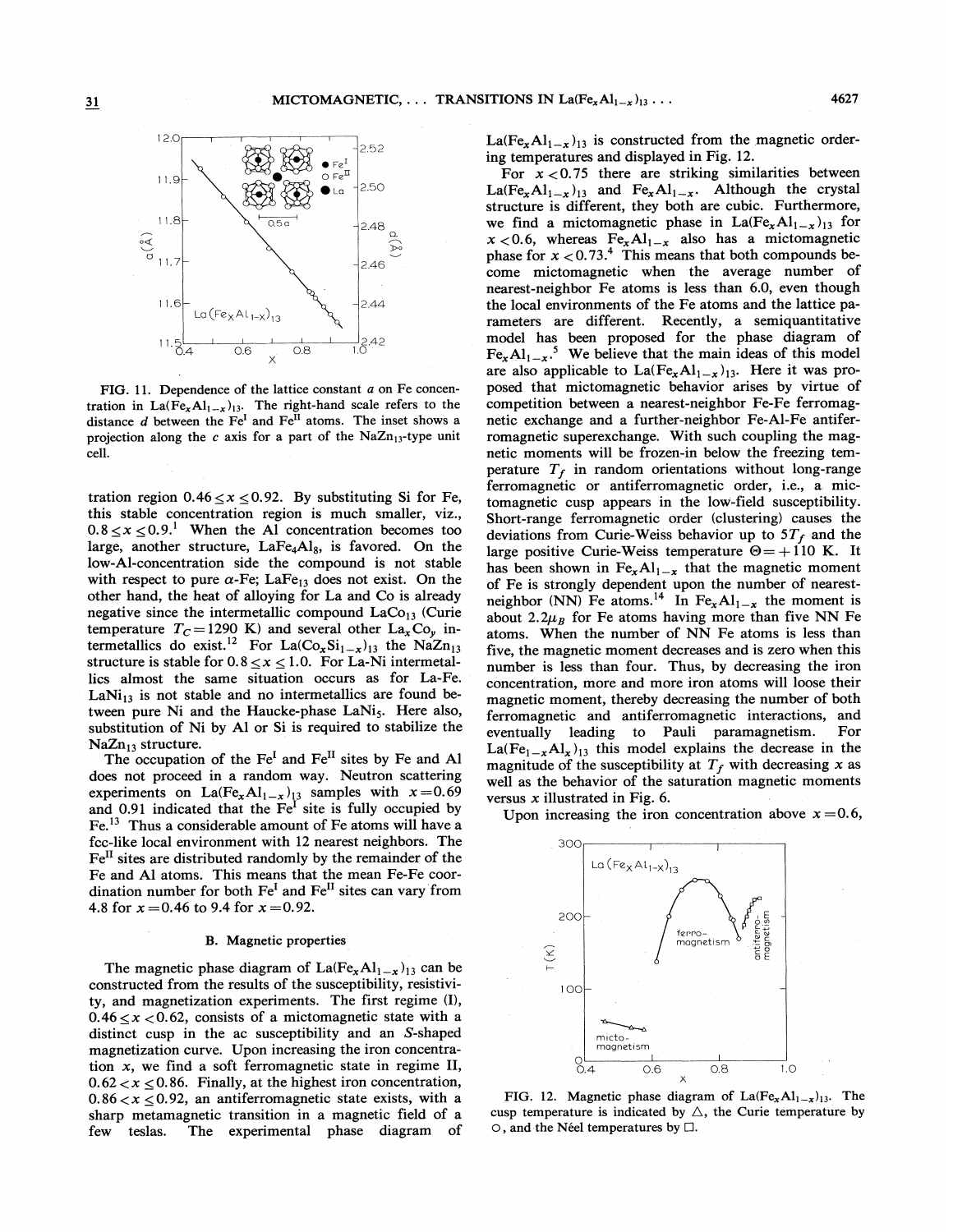long-range ferromagnetic order is found. Here the Curie temperature increases with increasing  $x$  because the number of NN ferromagnetic exchange pairs increases at the cost of the antiferromagnetic superexchange, and because the lattice parameter decreases. The latter argument is supported by hyperfine-field and saturation magnetization measurements,<sup>15</sup> and recent neutron scattering experiments on a variety of Fe-based alloys.<sup>16</sup> These measurements showed that in our range of Fe-Fe distances the exchange constant is positive and increases with decreasing Fe-Fe distance. This result is consistent with the higher  $T_C$  values of La(Fe<sub>x</sub>Si<sub>1-x</sub>)<sub>13</sub> compared to La(Fe<sub>x</sub>Al<sub>1-x</sub>)<sub>13</sub> as the lattice parameter of the former compound is small $er<sup>1</sup>$  However, upon increasing the iron concentration above  $x = 0.75$ , the Curie temperature begins to decrease and for  $x > 0.86$  antiferromagnetic order appears. This unexpected collapse of long-range ferromagnetic order with increasing iron concentration has long been studied in connection with  $\gamma$ -Fe (fcc) and Fe<sub>x</sub>Ni<sub>1-x</sub> alloys in the Invar region (fcc,  $x \approx 0.65$ ).

Calculations within the Hartree-Fock approximation (HFA) for the impurity states in ferromagnetic transition metals show that an Fe impurity in a ferromagnetic host has two stable solutions, crucially depending on the local environment.<sup>17</sup> One solution, Fe(I), corresponds to a magnetic moment  $m<sub>1</sub>$ , parallel to the bulk magnetization. The other solution, Fe(II), represents a magnetic moment  $m_{\text{II}}$ antiparallel to the bulk (host) magnetization. The ratio of  $Fe(I)$  to  $Fe(II)$ , which depends on the local environment, can be determined by minimizing the total energy.<sup>18</sup> This model has been extended to concentrated alloys and it has been argued that when the iron concentration increases beyond a certain limit, the Fe(II) solution becomes stabilized.<sup>17</sup> Furthermore, it was suggested that even when a small fraction of the atomic moments is antiparallel to the magnetization, the ferromagnetic state can be unstable.<sup>19</sup> However, it is not clear what the resulting magnetic ground state will be in such an alloy after the collapse of long-range ferromagnetic order. Many years ago Weiss<sup>20</sup> introduced a two-level model for  $\gamma$ -Fe, based on lowtemperature measurements. Here there is a low-volume, low-magnetic moment  $(0.5\mu_B/Fe)$  antiferromagnetic ground state, and a thermally excited upper level with a high-volume and high magnetic moment  $(2.8\mu_B/Fe)$  ferromagnetic state. This model is in many respects similar to the results obtained by the HFA calculations. Unfortunately, fcc-Fe only exists, under normal pressures, at high temperatures where no long-range order of the magnetic moments occurs. Nevertheless, this model was used by other authors in order to explain the magnetic behavior of Fe-Ni Invar alloys.<sup>21,22</sup> Neutron scattering experiment on such alloys have revealed a negative Fe-Fe exchange constant, but an antiferromagnetic state has not been found due to an  $\gamma \rightarrow \alpha$  martensitic-crystallographic transformation. This antiferromagnetic state has indeed been found in Fe-Ni-Mn alloys where the  $\gamma \rightarrow \alpha$  martensitic transition can be suppressed. $23$ .

We believe that the collapse of long-range ferromagnetic order in La(Fe<sub>x</sub>Al<sub>1-x</sub>)<sub>13</sub> at the highest iron concentration,  $0.86 < x \le 0.92$ , is of the same origin as in Fe-Ni, Fe-Ni-Mn, and  $\gamma$ -Fe. In this concentration range a considerable portion of  $Fe<sup>I</sup>$  sites has a Fe-Fe coordination number approaching 12, and a considerable number of  $Fe<sup>II</sup>$  sites up to 10. Here, at these high coordination numbers, the Fe(II) state becomes stabilized and when a finite fraction Fe atoms occupies this state, the ferromagnetic order collapses. However, for  $La(Fe_xAl_{1-x})_{13}$  the ferromagnetic state can be recovered by applying a magnetic field.

It was suggested that the instability of the Fe(I) state originates in iron-rich environments, before the collapse of ong-range ferromagnetic order.<sup>19</sup> Furthermore, this instability of the ferromagnetic state should be accompanied by fluctuations of the now weakly coupled magnetic moments. Then, near the critical concentration, these fluctuations must be taken into account, and cause the Fe moments to form a low-temperature asperomagnetic state, i.e., disordered, noncollinear ferromagnetic state.<sup>17</sup> This corresponds with the decrease of the low-field susceptibiliy from  $D^{-1}$  at low temperature for  $0.81 \le x \le 0.86$  [see inset of Fig. 1(b)].

Although the magnetic structure of the antiferromaghetic phase has not yet been investigated, we expect that due to the random occupation of the Fe<sup>II</sup> sites by Fe and Al, a highly inhomogeneous magnetic state originates with ferromagnetic iron-poor clusters coupled antiferromagnetically by iron-rich clusters. It can be inferred from the extremely large resistivity that the antiferromagnetic state is highly disordered. By increasing the magnetic field, the Fe(I) state is favored, thereby further increasing the internal field. As soon as the internal field passes a critical value, a sharp spin flip is observed in which all moments are orientated along the field axis.

The *linear* decrease of the saturation magnetic moment with decreasing iron concentration down to  $1.35\mu_B/Fe$ remains rather peculiar (see Fig. 6). Notwithstanding, the saturation moments of La(Fe<sub>x</sub>Si<sub>1-x</sub>)<sub>13</sub> also lie along this line. Only for low concentrations of nonmagnetic elements dissolved in Fe is a linear decrease of the magnetic moment of Fe observed and explained within the rigidband model.<sup>24</sup> However, without detailed band-structure calculations for our compounds, we cannot say if the assumptions of this model are in agreement with the real band structure over such a large  $x$  region of compounds.

### C. Electrical resistivity

The main features of the electrical resistivity of  $La(Fe_xAl_{1-x})_{13}$  are (i) the resistivity is large ( $> 150 \mu\Omega$  cm), (ii) in region III (antiferromagnetic ordering) a negative  $d\rho/dT$  is found over the whole temperature range, and (iii) critical effects are observed around the transition temperature.

The large resistance suggests that Mooij's rule<sup>25</sup> may be applied which describes the effects of various types of disorder on the electrical resistivity of transition-metal alloys. This rule states that in a wide  $T$  range around room temperature, the temperature dependence of  $\rho$  is approximately linear with a temperature coefficient  $x_r \equiv \rho^{-1} d\rho/dT$  which is small and changes its sign systematically from positive in alloys with  $\rho < 100 \mu\Omega$  cm to negative for  $\rho > 200 \mu \Omega$  cm.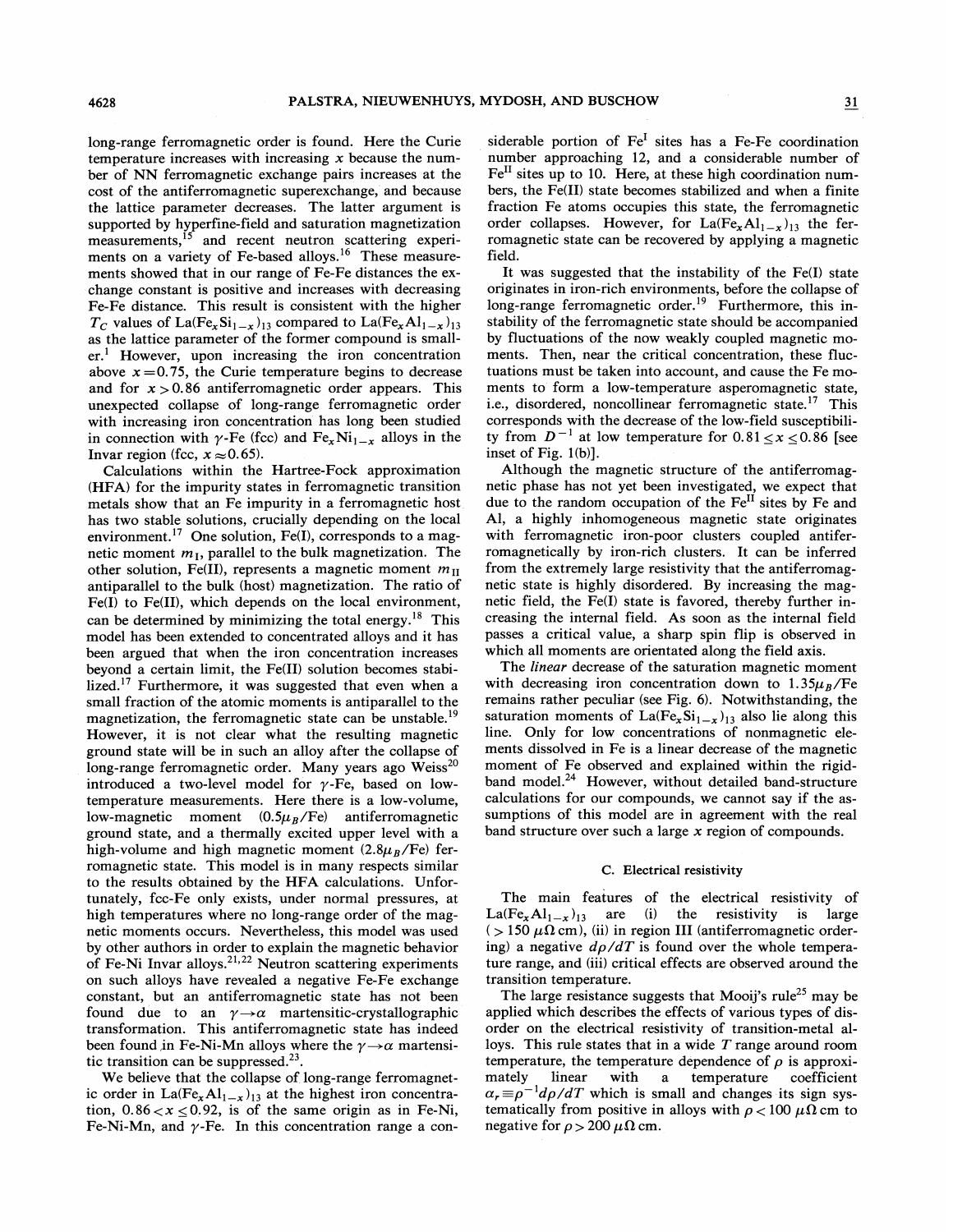In the first two regimes (I and II),  $x < 0.86$ , this rule seems to hold. With increasing  $\rho$  the temperature coefficient  $\alpha$ , decreases and  $d\rho/dT$  changes from positive for  $\rho$  < 190  $\mu\Omega$  cm to negative for  $\rho$  > 190  $\mu\Omega$  cm. However, in the third regime (III) the room-temperature resistance (160  $\mu\Omega$  cm) is less than in the first two regimes, and yet a negative  $d\rho/dT$  is found here. We have keep in mind that although Mooij's rule does not explicitly treat magnetic scattering, it should still be valid in the paramagnetic high-temperature range. We have investigated two samples in this range up to 700 K and found  $\alpha_r = 83$  ppm  $K^{-1}$ ,  $\rho = 182 \mu \Omega$  cm for  $x = 0.84$  and  $\alpha_r = 154 \text{ ppm K}^{-1}$ ,  $\rho=163 \mu\Omega$  cm for  $x=0.91$ , in agreement with Mooij's rule. In addition we found no indication of saturation in  $\rho(T)$  at high temperatures.<sup>26</sup>

 $La(Fe, Al)_{13}$  enables us to measure the electrical resistivity in the antiferromagnetic ground state as well as in the field-induced ferromagnetic state. In Fig. 7 the experimental results are shown. They may be explained by using the two-current model. For a full description of the validity and range of this model we refer to Dorleijn<sup>27</sup> and Campbell and Fert. $28$  This model considers transition metals which are magnetic, e.g., Fe, Co, and Ni. In a ferromagnetic metal it is appropriate to distinguish the electrons according to the direction of their magnetic moment, viz., either parallel or antiparallel to the magnetization within a domain. We indicate the charge carriers with magnetic moment parallel to the magnetization with "up" or  $\uparrow$ , and those antiparallel with "down" or  $\downarrow$ . As was suggested by  $Mott<sup>29</sup>$  scattering events with conservation of spin direction are much more probable at low temperature (i.e.,  $T \ll T_C$ ) than scattering events in which the spin direction is changed. Mott's suggestions lead to a description of the conduction by two independent currents in parallel. Since the Fermi surfaces for  $\uparrow$  and  $\downarrow$  electrons can be very different there is no reason to assume equal relaxation times or conductivities for the two spin currents. Indeed, a different resistance has been found for the two spin currents in Al dissolved in Fe,  $\rho_1 = 48$  $\mu\Omega$  cm/at. % Al and  $\rho_1 = 5.6 \mu\Omega$  cm/at. % Al. If we adopt the above values for LaFe<sub>13</sub>, instead of pure Fe, we can calculate the excess resistivity of the antiferromagnet relative to ferromagnet. When replacing 10% of Fe in LaFe<sub>13</sub> by Al, La(Fe<sub>0.9</sub>Al<sub>0.1</sub>)<sub>13</sub>, the above-mentioned model gives a magnetic contribution to the resistance in the ferromagnetic state of

$$
\rho = \frac{\rho_{\rm} \rho_{\rm} }{\rho_{\rm} + \rho_{\rm} } = 50 \ \mu \Omega \, \rm{cm} \ .
$$

However, if the ground state changes from ferromagnetic to antiferromagnetic, both currents will be scattered equally and the magnetic contribution to the resistivity is

$$
\rho = \frac{1}{4}(\rho_{\downarrow} + \rho_{\uparrow}) = 134 \ \mu \Omega \, \text{cm} \ ,
$$

since both currents have the same average resistivity  $\frac{1}{2}(\rho_1+\rho_1)$ . This leads to an increased resistivity of 84  $\mu\Omega$  cm in the antiferromagnetic state relative to the ferromagnetic state. We emphasize that our assumptions are oversimplified and that the numerical estimate is only a rough one, since we used the values of Al dissolved in Fe

instead of Al dissolved in  $LaFe<sub>13</sub>$ . Nevertheless, this model can lead to a basic understanding of the observed phenomena.

Experimentally we find a decrease in resistivity of 25  $\mu\Omega$  cm when applying a field and thereby changing the antiferromagnetic ground state into an induced ferromagnetic state. Upon increasing the temperature, more thermal excitations will be activated, tending to equalize both currents and above  $T_c$  only a paramagnetic scattering is left. Our measurements indicate that the magnitude of the paramagnetic spin-disorder scattering lies in between the values for the ferromagnetic and antiferromagnetic scattering. This leads to a positive  $d\rho/dT$  for the induced ferromagnetic state and a negative  $d\rho/dT$  for the antiferromagnetic ground state. The negative temperature coefficient indicates that the antiferromagnetic state has a very unusual, highly resistive property.<br>Similar behavior has been

been observed in  $Fe_{0.5}(Ni_xMn_{1-x})_{0.5}$  that can likewise change from ferromagnetic to antiferromagnetism by varying  $x^{30}$  Here also,  $d\rho/dT$  is smaller in the antiferromagnetic state than in the ferromagnetic state. However,  $d\rho/dT$  is positive in both states, indicating that the paramagnetic scattering is stronger than the scattering in both long-range ordered states.

Upon increasing the Al concentration the two-current model leads to an increase in resistivity as observed. At the highest Al concentrations, i.e., in the mictomagnetic state, a similar discussion as given above leads again to a negative  $d\rho/dT$  as has been observed.

The critical behavior of the resistivity denoted as the third feature above displays a sharp negative peak in  $d\rho/dT$  for the entire ferromagnetic and antiferromagnetic region, except for the borderline case  $x = 0.86$ , which has a  $\lambda$ -shaped anomaly. The total resistivity consists of three parts: a residual part, a part due to phonon scattering, and a part due to spin scattering. This means that the anomalies near  $T_c$  must be ascribed to spin scattering and phonon scattering as affected by magnetic strictive effects.

de Gennes and Friedel,<sup>31</sup> Kim,<sup>32</sup> and Fisher and Langer<sup>33</sup> have calculated the critical behavior of the resistivity of a ferromagnet in terms of spin fiuctuations. Although the results differ in some respects from each other, they all found a positive peak in  $d\rho/dT$  near  $T_c$ . Apparently this is not the case in  $La(Fe_xAl_{1-x})_{13}$ , except for the  $x=0.86$  sample. In the  $x=0.86$  case a remarkable resemblance is found with other ferromagnets such as Ni,  $GdNi<sub>2</sub>$ , etc.<sup>34</sup> This means that for all other concentrations this positive peak, due to spin fluctuations, must be overwhelmed by another contribution.

Because of the absence of such a  $\lambda$ -shaped peak in the ferromagnet Fe<sub>3</sub>Pt, Viard and Gaviolle suggested that the critical scattering of conduction electrons by phonons must be taken into account.<sup>35</sup> They calculated the phonon contribution for Fe<sub>3</sub>Pt and found a negative peak for  $d\rho/dT$  near  $T_c$  arising from the anomalous behavior of the bulk modulus. Since Fe<sub>3</sub>Pt and La(Fe<sub>x</sub>Al<sub>1-x</sub>)<sub>13</sub> both have Invar characteristics (see Sec. IVD), we expect that the behavior of the bulk modulus is roughly similar. Thus we propose that an anomalous decrease of the bulk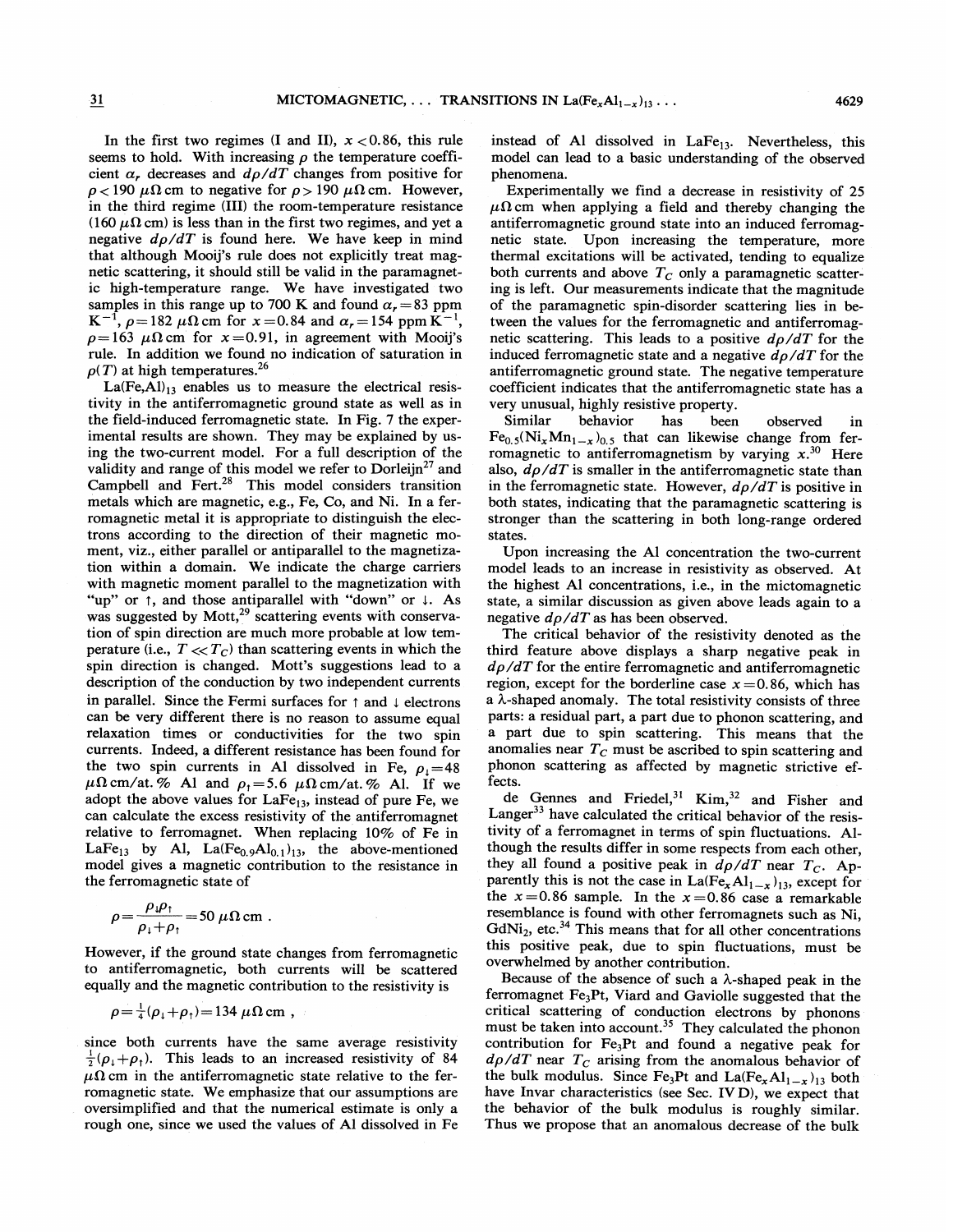modulus below  $T_c$  leads to the observed negative peaks in  $d\rho/dT$  around  $T_C$  in La(Fe<sub>x</sub>Al<sub>1-x</sub>)<sub>13</sub>. We note that the Curie temperature does not correspond with the temperature at which the peak is observed but always is a bit higher.

Beginning with Suezaki and Mori<sup>36</sup> many authors<sup>37</sup> have calculated the critical behavior of the electrical resistivity of antiferromagnetic metals near  $T_N$ . All calculations suggested a large negative peak at  $T<sub>N</sub>$  due to scattering of the conduction electrons by thermal fluctuations of spins. This is in agreement with the observed behavior of La(Fe<sub>x</sub>A1<sub>1-x</sub>)<sub>13</sub> with  $x > 0.86$ . This negative peak might even be enhanced by the aforementioned critical behavior of the phonon scattering.

### D. Spontaneous and forced magnetostriction

The Invar effect has attracted a wealth of interest from both experimentalists and theorists.<sup>38</sup> The archetypical example is  $Fe_xNi_{1-x}$   $(x=0.65)$ , which has a zero thermal-expansion coefficient around room temperature. For La(Fe<sub>x</sub>Al<sub>1-x</sub>)<sub>13</sub> we find a zero thermal-expansion coefficient  $\alpha_t$  at 240 K for samples near the instability of long-range ferromagnetic order  $(x=0.81, 0.86,$  and 0.89). The Invar effect has been explained by a cancellation of the lattice thermal expansion  $\alpha_1$  by a negative magnetic term  $\alpha_m$ <sup>21</sup>

One of the first Invar theories was proposed by Weiss<sup>20</sup> (see Sec. IVB). He suggested a local-moment model with two nearly degenerate states for the Fe atoms, viz. , a ferromagnetic ground state and an antiferromagnetic excited state. The latter is characterized by a lower magnetic moment and a smaller atomic volume. By raising the temperature an increasing number of iron atoms will occupy the low-volume excited state, leading to a negative  $\alpha_m$ . However, when applied to  $La(Fe_xAl_{1-x})_{13}$ , this model cannot account for the behavior of the  $x=0.89$  sample, which already has an antiferromagnetic ground state and yet  $\alpha_m$  is negative.

A more general local-moment volume magnetostriction theory was developed by Callen and Callen.<sup>39</sup> They showed that the spontaneous volume magnetostriction  $\omega_s = \Delta V/V$  is given by the two-spin correlation function  $\langle \mathbf{m}_i \cdot \mathbf{m}_j \rangle$  as

$$
\omega_s = \sum_{i,j} \kappa C_{\text{loc}} \langle \mathbf{m}_i \cdot \mathbf{m}_j \rangle ,
$$

where  $\kappa$  is the compressibility,  $C_{loc}$  a magnetovolume coupling constant, and i,j are the lattice sites. This magnetovolume effect arises from the volume dependence of the exchange integral.

More recently the magnetovolume effect was studied by extending the Stoner band model with volume-dependent terms.<sup>40</sup> This leads to a phenomenological relation, verified for a number of materials: $41$ 

$$
\omega_s = \kappa C_{\text{band}} \sum_i m_i^2(T)
$$

where  $C_{band}$  is the magnetovolume coupling constant due to the band mechanism and  $m_i(T)$  is the temperaturedependent local moment on site  $i$  as discussed by Shiga,  $42$  and not the bulk magnetization  $M(T)$ . Here, the magnetovolume effect can be understood in terms of the increase of the kinetic energy of the electron system due to the splitting of the  $3d$  band.<sup>43</sup> The repulsion arises because the electron system can reduce its kinetic energy by undergoing a lattice expansion.

In order to explain the magnetostriction results of  $La(Fe<sub>x</sub>Al<sub>1-x</sub>)<sub>13</sub>$ , we must consider both a local moment and a band part, by adding both contributions.<sup>42</sup> Below the Curie temperature, in the ferromagnetic state,  $\langle \mathbf{m}_i \cdot \mathbf{m}_j \rangle$  and  $m_i^2$  can be approximated by  $M^2$  and this leads to the relation

$$
\omega_s(T) = \kappa (C_{\text{loc}} + C_{\text{band}}) M^2(T) .
$$

If we compare the saturation magnetization of  $La(Fe_xAl_{1-x})_{13}$  (beyond the spin-flip transition for  $x = 0.89$ ) with the magnetic contribution of the thermal expansion at helium temperature, we find large positive magnetovolume coupling constants  $\kappa C = \kappa (C_{\text{loc}} + C_{\text{band}})$ =1.79, 1.71, and  $1.73 \times 10^{-8}$  cm<sup>6</sup>/emu<sup>2</sup> for  $x=0.81$ , 0.86, and 0.89, respectively. This result, along with the observed resistivity behavior, suggests the equivalence of the ferromagnetic and induced ferromagnetic state. For  $x = 0.65$ , near the mictomagnetic regime, we find an even larger constant  $\kappa C = 2.09 \times 10^{-8}$  cm<sup>6</sup>/emu<sup>2</sup>. These values are about twice as large as for bcc Fe, FeNi Invar, and  $Fe<sub>3</sub>Pt.<sup>41,42</sup>$ 

From these measurements we cannot say whether the band or the local-moment contribution is larger. Shiga<sup>42</sup> calculated that for bcc Fe and FeNi-Invar alloys the band contribution is much larger than the local-moment part at low temperatures:  $C_{band} \gg C_{loc}$ . Furthermore, selfconsisting spin-polarized energy-band calculations<sup>43</sup> have shown that hypothetical nonmagnetic bcc Fe is about  $3\%$ smaller than for ferromagnetic Fe. This conclusion was confirmed by analysis of Fe-based binary compounds.<sup>42</sup> This value is very close to the value  $\omega_s = 2.34\%$  we observed for  $La(Fe_xAl_{1-x})_{13}$  and thus favors Shiga's calculations.

We can estimate the local-moment and band contribution to the thermal expansion for  $La(Fe_xAl_{1-x})_{13}$  by analyzing the spontaneous and forced magnetostriction of the  $x=0.89$  sample at helium temperature (see Figs. 4) and 9). Here we assume that the spin-spin correlation function in the antiferromagnetic ground state  $\langle \mathbf{m}_i \cdot \mathbf{m}_j \rangle = -m_i^2$ , and that the local moments do not change when the 3d band is polarized. Then we can calculate from  $\omega_s = +1.34\%$  in the antiferromagnetic ground state and  $\omega_s = +2.34\%, M = 165$  emu/g in the in $d\Omega$  ferromagnetic state, that  $\kappa C_{\text{band}} = +2.75 \times 10^{-10}$ calculated refromagnetic state, that  $\kappa C_{\text{band}} = +2.73 \times 10^{-8}$ <br>cm<sup>6</sup>/emu<sup>2</sup> and  $\kappa C_{\text{loc}} = -1.00 \times 10^{-8}$  cm<sup>6</sup>/emu<sup>2</sup>. This means that  $\kappa C = +1.75 \times 10^{-8}$  cm<sup>6</sup>/emu<sup>2</sup> for the induced ferromagnetic state and  $\kappa C = -1.00 \times 10^{-8}$  cm<sup>6</sup>/emu<sup>2</sup> in the antiferrornagnetic ground state. The value of  $\langle m_i \cdot m_j \rangle$  is clearly overestimated because of the threefold symmetry of the cubic  $NaZn_{13}$  structure. A correction leads to an increase of the absolute value of  $\kappa C_{\text{loc}}$  and  $\kappa C_{\text{band}}$ . An increase of the local moment at the spin-flip transition also leads to an increase of the absolute value of  $\kappa C_{\text{loc}}$  and  $\kappa C_{\text{band}}$ .

The increase of the volume magnetostriction  $\omega_s$  from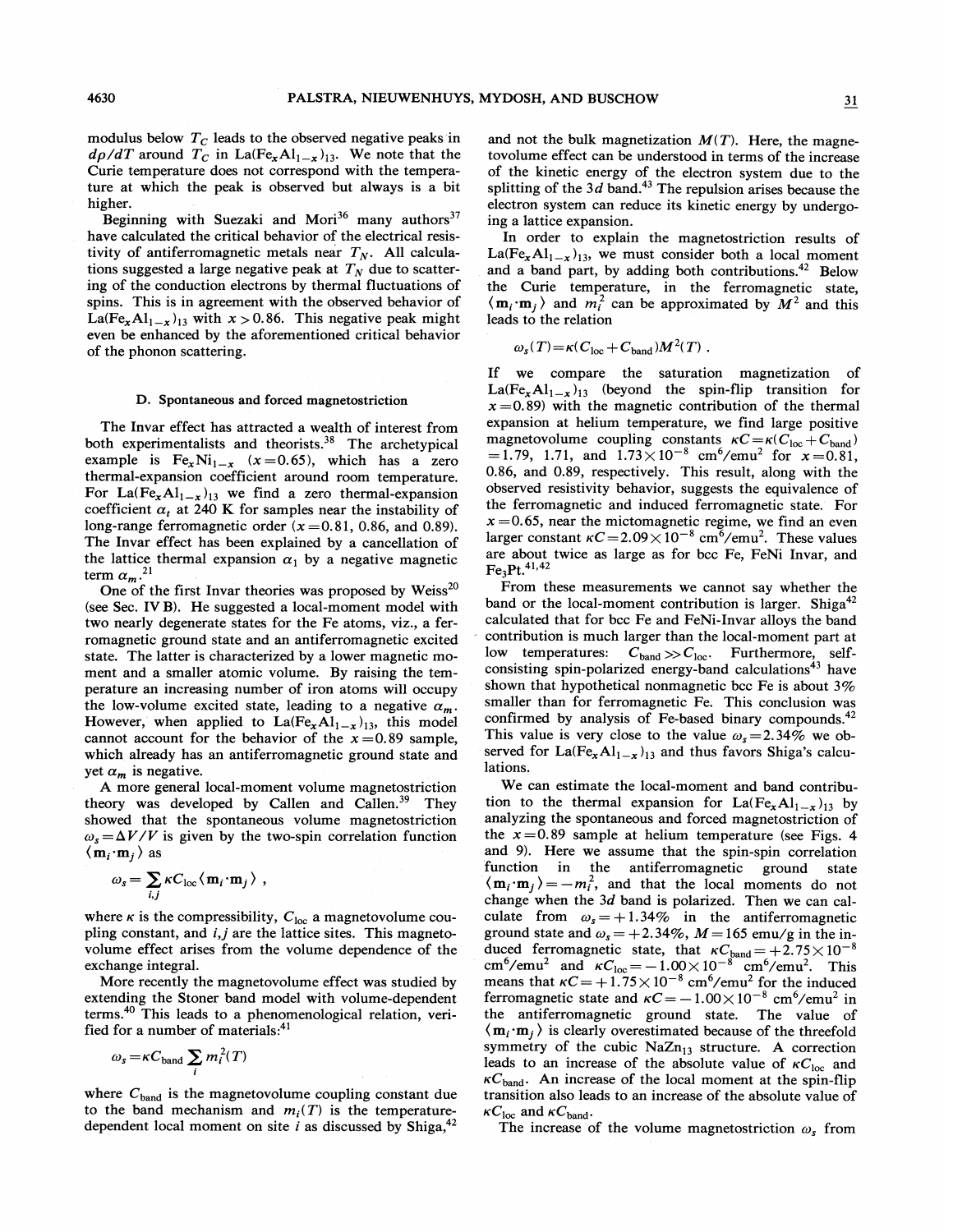280 K downwards must, in our interpretation, be mainly ascribed to the increase of the local moments with decreasing temperature. It can be inferred from Fig. 4 that the magnetic contribution to the thermal expansion scales with  $T$  and not with  $T/T_c$ . Thus, the local moments start to increase or even to form from 250 K downwards, independent of the concentration  $x$ . However, the magnetic ordering temperatures show a pronounced minimum in this concentration regime  $(0.81 < x < 0.89)$ . We believe that the minimum in magnetic ordering temperatures can be attributed to the frustration produced by the positive and negative exchange interactions.<sup>44</sup> This is in contrast to FeNi Invar, where it was argued that the minimum in Curie temperatures at the borderline concentration for instability of long-range ferromagnetism is due to the suppression of spin fluctuations.<sup>45</sup> In spin-fluctuation theory  $T_C$  is proportional to  $\eta(T_C) \equiv \omega_s(T_C)/\omega_s(0)$  and in FeNi Invar this parameter  $\eta(T_C)$  has a minimum in the instability regime.<sup>45</sup> However, one can easily see from Fig. 4 that  $\eta(T_C)$  has maximum in the instability regime for La(Fe<sub>x</sub>Al<sub>1-x</sub>)<sub>13</sub> (x = 0.86).

### V. CONCLUSIONS

We have determined the complete magnetic phase diagram for La(Fe<sub>x</sub>Al<sub>1-x</sub>)<sub>13</sub>, consisting of a mictomagnetic, ferromagnetic, and antiferromagnetic regime. The ferromagnetic state is unstable with respect to Fe-Al-Fe superexchange in the low-iron-concentration regime, leading to mictomagnetism, and with respect to direct antiferromagnetic exchange in the high-iron-concentration regime, leading to an antiferromagnetic ground state. The existence of the antiferromagnetic state is authenticated by ac susceptibility measurements, by the metamagnetic transitions, and by extra lines in the neutron diffraction line pattern relative to the pattern of the ferromagnetic state. This unexpected occurrence of the antiferromagnetic state is explained in terms of the special crystal structure, which permits a large Fe-Fe coordination number up to 12 at small distances. Such a large Fe-Fe coordination number is only found in fcc Fe, which also is antiferromagnetic. In La(Fe<sub>x</sub>Al<sub>1-x</sub>)<sub>13</sub> the ferromagnetic state can be recovered from the antiferromagnetic state by applying a field of a few teslas.

The room-temperature resistivity decreases with increasing iron concentration because of the decreasing potential scattering. The behavior of the low-temperature

with different conductivities for the two spin currents. This model leads to an excess resistivity for the antiferromagnetic state relative to the ferromagnetic state, and explains the observed decrease of 17% of the resistivity at the spin-flip transition. This model also explains the decrease of the resistivity temperature coefficient  $\alpha$ , with increasing spin disorder, resulting in a positive coefficient  $\alpha$ , for the ferromagnetic state and a negative coefficient  $\alpha$ , for the antiferromagnetic and mictomagnetic state. The anomalous critical behavior of the resistivity is ascribed to the lattice softening near the Curie temperature associated with the Invar effect as proposed for  $Fe<sub>3</sub>Pt$  by

resistivity is explained in terms of the two-current model

Viard and Gavoille.<sup>35</sup> The spontaneous and forced volume magnetostriction are explained through a phenomenological relation between the relative volume change and the magnitude of the magnetic moments. We interpret the observed magnetovolume effects in terms of a local moment and a band effect and calculate the magnetovolume coupling constant for both the band and the local moments. This leads to a large positive value for the former and a negative value for the latter. The relative volume change  $\omega$ , = 2.34% between 4 and 300 K for  $La(Fe_{0.89}Al_{0.11})_{13}$  is close to the theoretically expected result between ferromagnetic and nonmagnetic iron  $\Delta V/V=3\%$ .<sup>43</sup> We conclude, from the deviations from Curie-Weiss behavior in the ac susceptibility below 240 K and from the deviations from the Grüneisen function in the thermal expansion below 250 K, that magnetic short-range order sets in below 250 K and is independent of the magnetic ordering temperature, which varies from 160 to 250 K.

#### ACKNOWLEDGMENTS

We wish to thank F. R. de Boer of the University of Amsterdam for performing the high-field magnetization experiments and H. L. M. Bakker and R. Crriessen of the Free University of Amsterdam for their hospitality and assistance with the magnetostriction experiments. The investigations carried out by the first three authors are part of the research program of the Stichting voor Fundamenteel Onderzoek der Materie (Foundation for Fundamental Research on Matter) and were made possible by financial support from the Nederlandse Organisatie voor Zuiver-Wetenschappelijk Onderzoek (Netherlands Organization for the Advancement of Pure Research).

- <sup>1</sup>T. T. M. Palstra, J. A. Mydosh, G. J. Nieuwenhuys, A. M. van der Kraan, and K. H. J. Buschow, J. Magn. Magn. Mater. 36, 290 (1983).
- <sup>2</sup>T. T. M. Palstra, H. G. C. Werij, G. J. Nieuwenhuys, J. A. Mydosh, F. R. de Boer, and K. H. J. Buschow, J. Phys. F 14, 1961 (1984).
- 3A. M. van der Kraan, K. H. J. Buschow, and T. T. M. Palstra, Hyperfine Interact. 15/16, 717 (1983).
- 4R. D. Shull, H. Okamoto, and P. A. Beck, Solid State Commun. 20, 863 (1976).
- P. Shukla and M. Wortis, Phys. Rev. B 21, 159 (1980).
- 6R. Gersdorf, F.R. de Boer, J. C. Wolfrat, F. A. Muller, and L.

W. Roeland, in High Field Magnetism, edited by M. Date (North-Holland, Amsterdam, 1983).

- <sup>7</sup>G. Brändli and R. Griessen, Cryogenics 13, 299 (1973).
- T. Hahn, J. Appl. Phys. 41, 5096 (1970).
- <sup>9</sup>B. H. Verbeek, G. J. Nieuwenhuys, H. Stocker, and J. A. Mydosh, Phys. Rev. Lett. 40, 587 (1978).
- <sup>10</sup>This Debye temperature was obtained from specific-heat measurements on a  $x = 0.88$  sample.
- <sup>11</sup>D. Gignoux, D. Givord, F. Givord, and R. Lemaire, J. Magn. Magn. Mater. 10, 288 (1979).
- <sup>12</sup>K. H. J. Buschow, Rep. Prog. Phys. 40, 1179 (1977).
- <sup>13</sup>T. T. M. Palstra, R. Helmholdt, A. M. van der Kraan, and K.